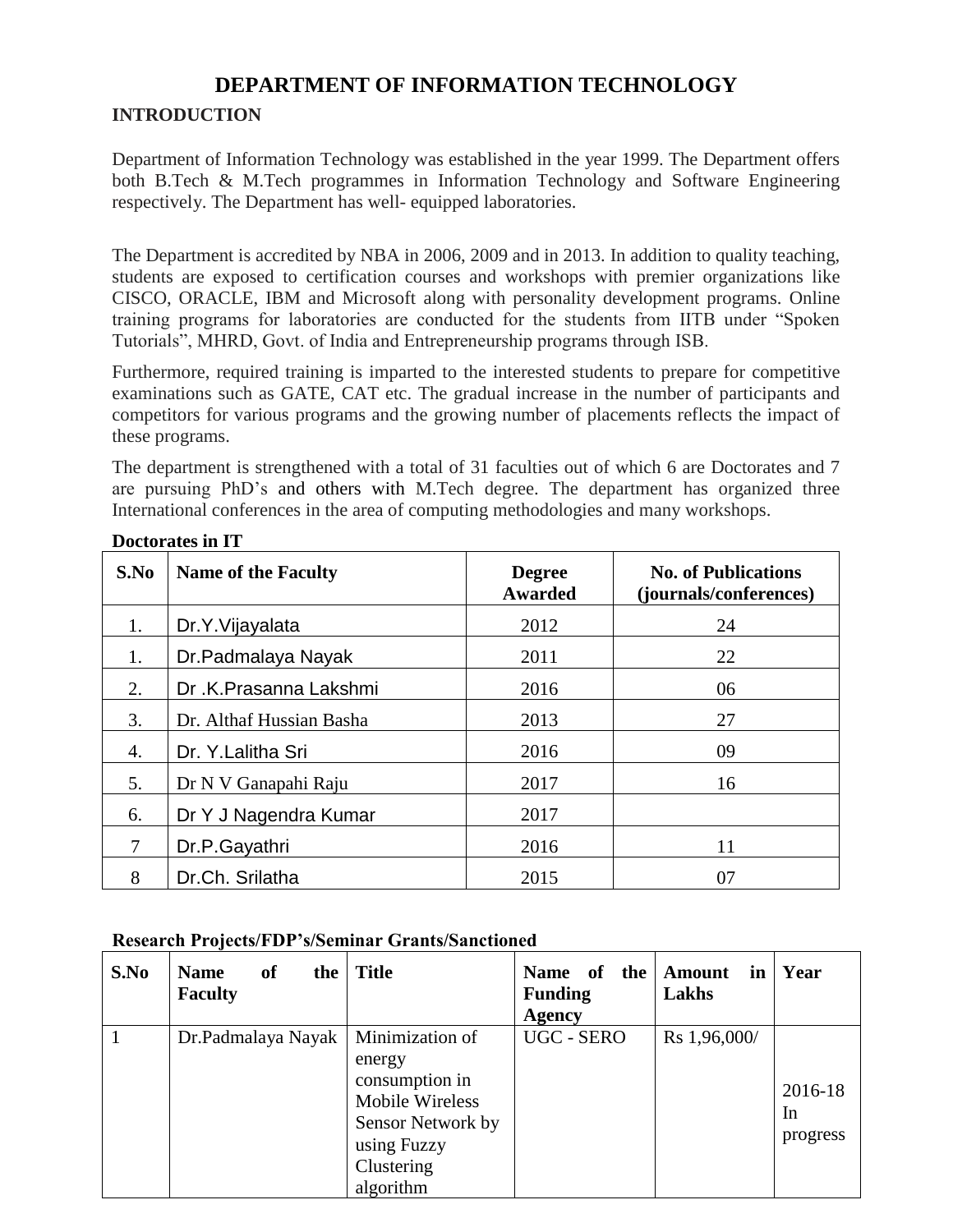| $\overline{2}$ | Mr. N V Ganapathi  | Study of Statistical   UGC - SERO |                | Rs 2,21,300/- |         |
|----------------|--------------------|-----------------------------------|----------------|---------------|---------|
|                | Raju               | and Feature based                 |                |               |         |
|                |                    | methods<br>of                     |                |               | 2014-16 |
|                |                    | Authorship                        |                |               | Complet |
|                |                    | Attribution<br>and                |                |               | ed      |
|                |                    | Profiling in Indian               |                |               |         |
|                |                    | Context                           |                |               |         |
| 3              | Dr. Althaf Hussian | Study of Education                | UGC - SERO     | Rs 1,29,000/- |         |
|                | Basha              | patterns in Rural                 |                |               | 2014-16 |
|                |                    | and Urban India                   |                |               | Complet |
|                |                    | using Association                 |                |               | ed      |
|                |                    | <b>Rule Mining</b>                |                |               |         |
| $\overline{4}$ | Dr.Padmalaya Nayak | Modernization of                  | <b>AICTE</b>   | Rs 8,50,000/  |         |
|                |                    | Computer                          | <b>MODROBS</b> |               |         |
|                |                    | Networks and                      |                |               | 2013    |
|                |                    | <b>Mobile Computing</b>           |                |               | Complet |
|                |                    | Lab using Netsim                  |                |               | ed      |
|                |                    | Simulator and                     |                |               |         |
|                |                    | Components                        |                |               |         |

## **Refresher/Short–Term Courses /Workshops/Training Programmes/ Extension Lectures/ Seminars/ Conferences Organized**

| Name of the faculty  | Refresher/Short-Term Courses            | Name of the            |
|----------------------|-----------------------------------------|------------------------|
|                      | /Workshops/Training Programmes/         | Organizers             |
|                      | <b>Extension Lectures/ Seminars/</b>    |                        |
|                      | Conferences Organized                   |                        |
| N. V. Ganapathi Raju | Workshop on "Database design and        | TASK, ORACLE           |
|                      | Programming with SQL"                   | Academy                |
| N. V. Ganapathi Raju | Workshop on "Open Source software       | Spoken Tutorials,      |
|                      | through TEL"                            | <b>IIT Bombay</b>      |
| P Gopala Krishna     | <b>Faculty Development Program on</b>   | GRIET, Hyd             |
|                      | Human Values and Professional Ethics    |                        |
| P Gopala Krishna     | A Workshop on Total Quality             | TEQIP, GRIET           |
|                      | Management                              |                        |
| P Gopala Krishna     | A Faculty Development program on "A     | TEQIP, GRIET           |
|                      | Guide to a Passionate Teacher"          |                        |
| Y. Sri Lalitha       | FDP on "Learning Business Intelligence" | <b>IBM &amp; GRIET</b> |
|                      | using IBM Cognos" for one week          |                        |
| Y. Sri Lalitha       | FDP on "Fundamentals of Big Data using  | <b>IBM &amp; GRIET</b> |
|                      | Infosphere Big Insights", for one week  |                        |
| Y. Sri Lalitha       | FDP on "Essentials of Big Data          | <b>IBM &amp; GRIET</b> |
|                      | Programming using Infosphere Big        |                        |
|                      | Insights", for one week                 |                        |
| Y. J. Nagendra Kumar | ISTE STTP on "Introduction to Design    | <b>IIT Kharagpur</b>   |
|                      | of Algorithms"                          |                        |
| Dr. Padmalaya Nayak  | ISTE STTP on "Computer Networks"        | <b>IIT Kanpur</b>      |
| N. V. Ganapathi Raju | <b>Cyber Security</b>                   | IITB, Bombay           |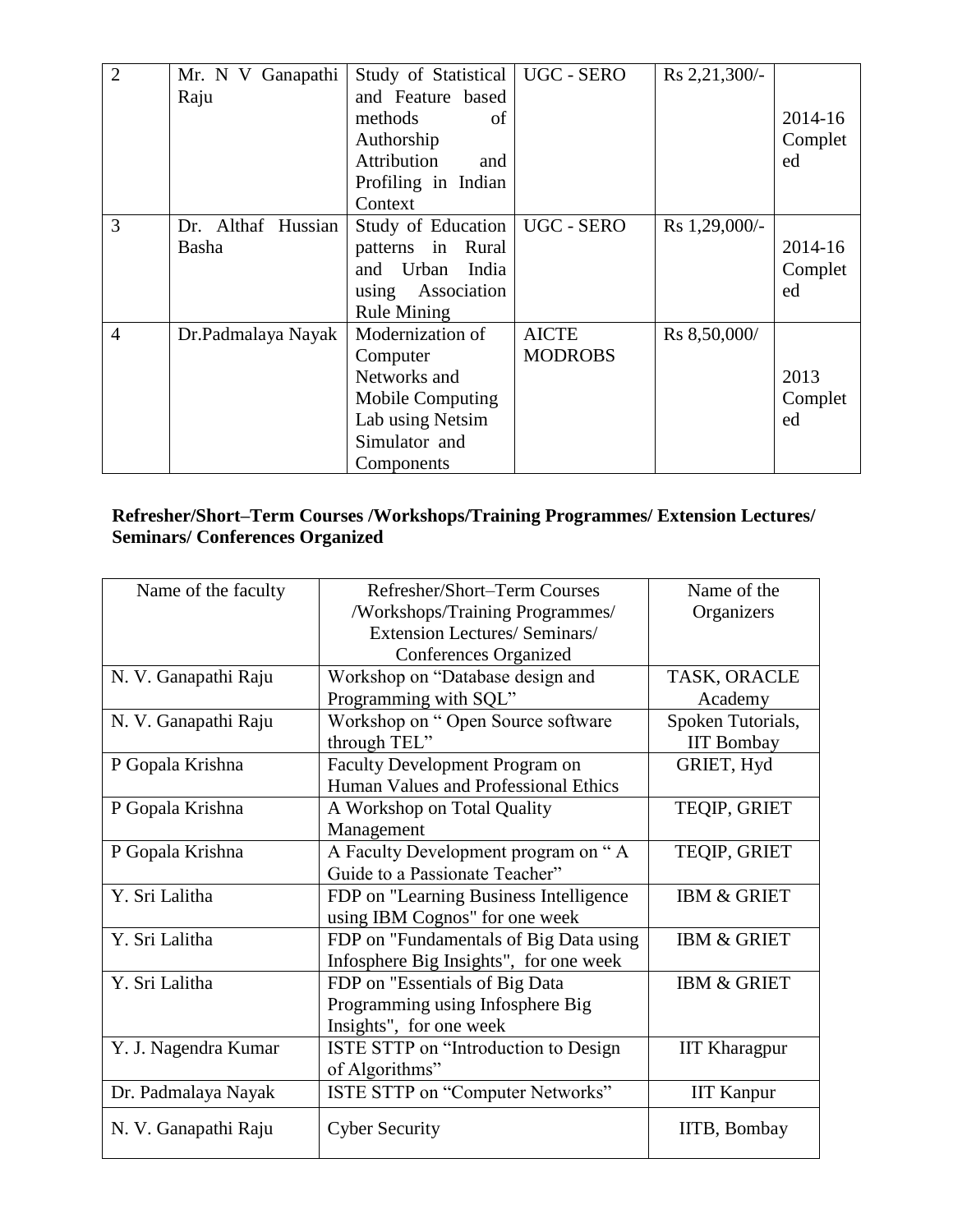# **FACULTY AND THEIR PUBLICATIONS:**

**Name of Faculty:**Dr.Y.Vijayalata(ID-619) **Designation:**HOD & Professor of IT **Qualifications:**Ph.D (CSE) **Experience:** 22years **Research Interest:**Pattern Recognition **Journal Publications/Conference Proceedings: 26 Certifications:**



## **Journal Publications (2018):**

## **International**

1. "Holistic Optimization By Prefetching Query Results", Bodepudi Sai Purna Chand, Y Vijayalata, SK Althaf Hussain Basha, JETIR, ISSN-2349-5162, January 2018

## **2. Name of Faculty:**Dr.Padmalayanayak(ID-713)

## **Designation:** Professor Dept of IT

## **Qualifications:**

**Ph.D:** (Computer Science and Engineering) (NIT-Tiruchirappali, 2010)

**M.Tech:** (Computer Science and Engineering) (Univ. of Madras-Chennai, 2002)

**Total Experience (Teaching + Research):** 19 Years

**Teaching Experience:** 14Years

**Research Interest :** Wireless Networks

**Journal Publications/Conference Proceedings: 33**

## **Journal Publication (2018): 01**

## **International:** Submitted

1. **Padmalaya Nayak,** G. Ramamurthy, "Modified PEGASIS to Optimize the routing technique in Mobile Wireless Sensor Network using Enhanced Fuzzy Logic" Submitted to IEEE SENSOR JOURNAL, Jan 2018

## **Conference Proceedings (2018): 01**

## **International**

1. **Padmalaya Nayak**, Ch. Praneeth, "Monitoring Water Quality: Raspberry Pi and Arduino using Fuzzy Logic" in proceedings of IEEE EECCMC, to be conducted on  $28<sup>th</sup>$  and  $29<sup>th</sup>$ January 2018. (IEEE explorer)

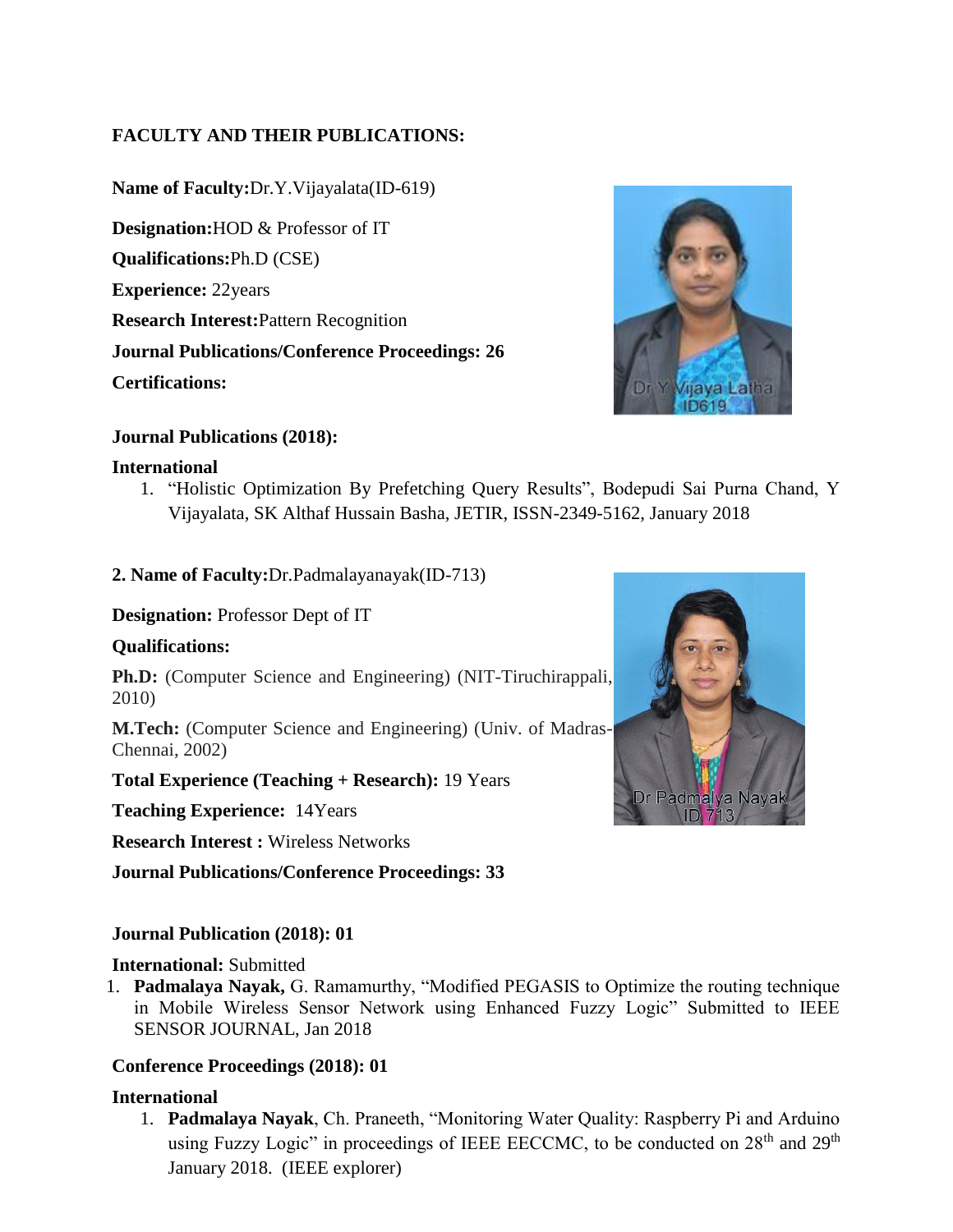**Name of Faculty:**Dr.Sk Altaf Hussain Basha (ID-634)

**Designation:** Professor Dept of IT **Qualifications: Ph.D (CSE) (**ANU, Guntur, 2013)



**M.Tech (CSE)** (JNTU, Hyderabad ,2008) **M.Sc** (**Computer Science)** (ANU, Guntur, 1999) **AMIE** , Institute of Engineers, Kolkata, India, 2015 **Experience:** 17.5 years (Teaching), 1 Year (Industry) **Research Interest:** Data Mining and Data warehousing, Data Base Management, Information Retrieval System, Educational Data Mining **Journal Publications/Conference Proceedings: 01 International Journals Publications**

•Sk. Altaf Hussain Basha , Bodepudi Sai Purna Chand, Y Vijayalata, ""Holistic Optimization By Prefetching Query Results",JETIR-International Journal of Emerging Technologies and Innovative Research, Volume. 5 , Issue 1, January-2018, Page No: 6-10, ISSN Number: 2349-5162. (Impact Factor: 5.87)

# **Minor Research Project /Consultancies (UGC Grant Project) Completed:**

# **Project Title: Study of Education Patterns in Rural and Urban India Using Association Rule Mining**

**Agency: UGC**

**Reference**:

a) F.No:4-4/2013-14(MRP-SEM/UGC-SERO dated 17-03-2014, Proposal Number: 808

b) No.F MRP-4585/14(SERO/UGC) March 2014 UGC Minor Research Project

Duration: 2 years, Cost: Rs. 1, 29,000/-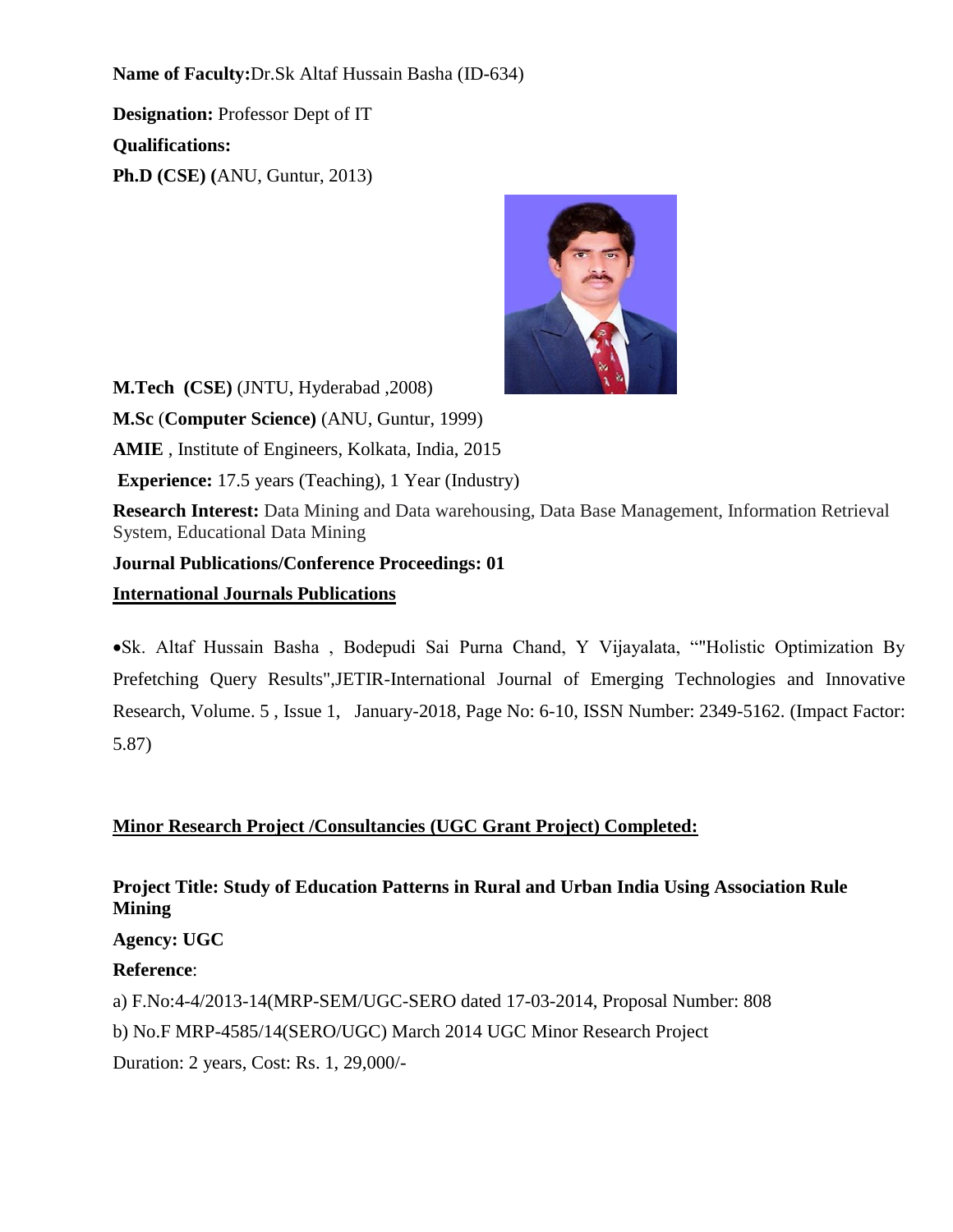## **Name of Faculty: Dr K. Prasanna Lakshmi**, (ID-525)

**Designation:** Professor & Dean FDP

## **Qualifications:**

**Ph.D (CSE)—JNTUH, 2016 M.Tech**(CSE) – **OU, 2012**

## **Experience: 16 years**

**Research Interest:**Data Stream Mining, Big Data, Data Mining, Social Networks, Text Mining, Web Mining

## **Journal Publications/Conference Proceedings: 1**

## **Books/Book Chapters Published**

1. Kompalli, Prasanna Lakshmi. "Knowledge Discovery Using Data Stream Mining: An Analytical Approach." Social Network Analytics for Contemporary Business Organizations. IGI Global, 2018. 231-258. Web. 1 Mar. 2018. doi:10.4018/978-1-5225-5097-6 ISBN: 9781522550976

**Name of Faculty: Y. Sri Lalitha** (ID - 112)

**Designation: Professor of IT**

## **Qualifications:**

**Ph.D** (Computer Science and Engineering) (ANU) **M.Tech**(Computer Science and Engineering) (JNTUH)

## **Experience: 21years**

**Research Interest: Data Science, Machine Learning, Algorithms**

**Journal Publications/Conference Proceedings: 11**

## **Books/Book Chapters Published**

• **" Theory of Computation", Spectrum Series** Publications

**Journal Publications (2017): International**



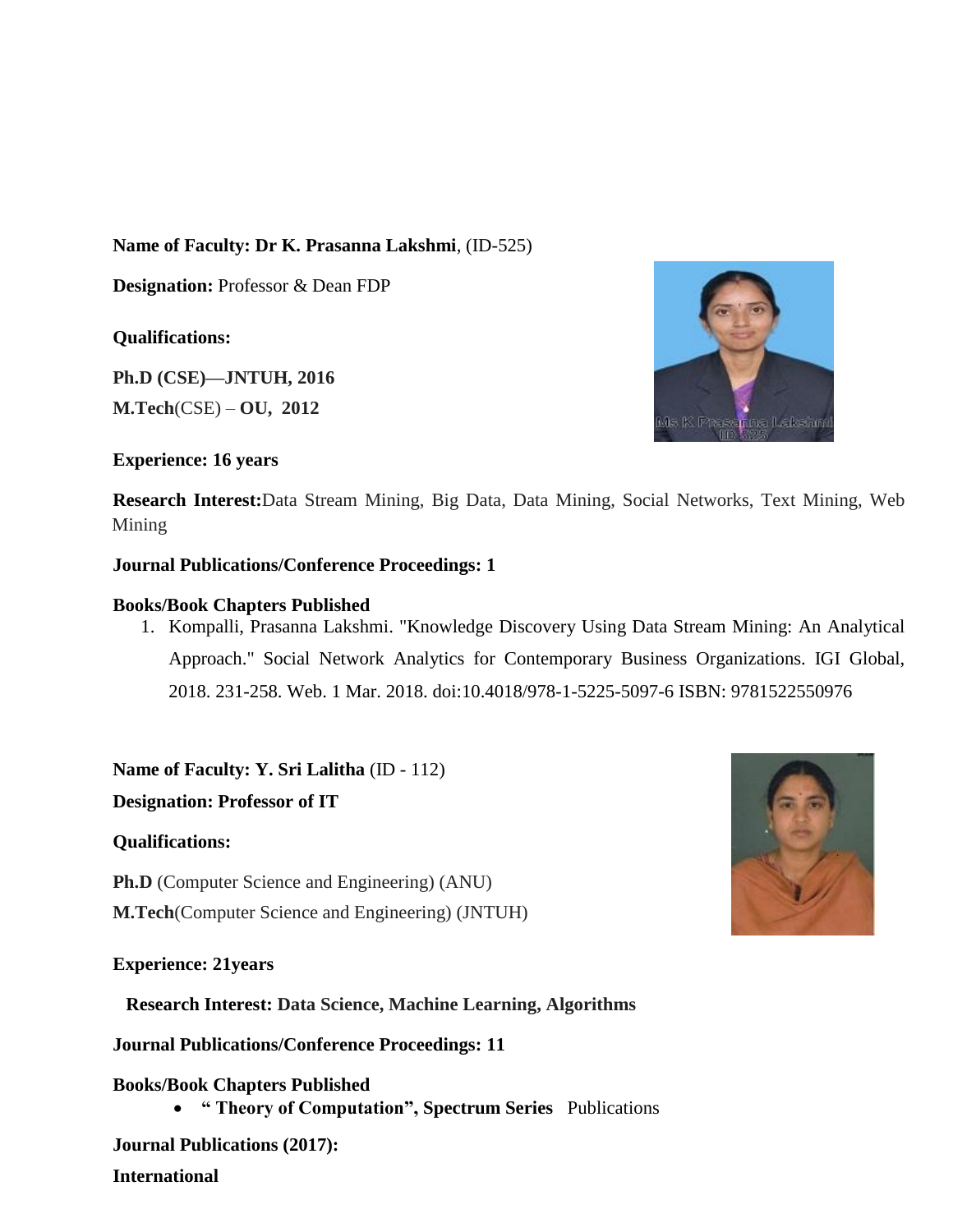- 1. Y.Srilalitha, N V Ganapathi Raju, "Labelling Document Clusters with Thematic Phrases", Accepted for publishing in IARJSET, July 2017. (UGC approved journal)
- **2.** Y.Srilalitha N V Ganapathi Raju et al., "Authorship Attribution using Unsupervised Clustering Algorithms n English C50 News Articles", Accepted for publication in International Journal of Computational Intelligence Research(IJCIR), (UGC approved journal in June 2017 )
- 3. Y. Sri Lalitha and Dr. A. Govardhan., "Improved Text Clustering with Neighbors" *International Journal of Data Mining & Knowledge Management Process (IJDKP) Vol.5, No.2, March 2015 pp 23 - 37.*

### **Name of Faculty: Dr. N V Ganapathi Raju**, (ID-118)

**Designation:** Professor , Dept of IT

#### **Qualifications:**

**Ph.D** (Computer Science and Engineering) (JNTU- Kakinada, 2017)

**M.Tech**(Computer Science and Technlogy) (Andhra University, 2008),

#### **Experience:** 18years

**Research Interest:** Information Retrieval, Machine Learning, NLP, Data Science

#### **Journal Publications/Conference Proceedings: 17**

#### **Certifications:**

**1.Oracle C**ertified Professional Java SE 6 Programmer 2. **Oracle** Certified Professional Java EE 5 Web Component Developer

3. **MTA** in Introduction to Computer Networks

#### **Books/Book Chapters Published**

- 1. "Software Engineering" Hi-Tech Publications, Hyderabad, 2005.
- 2. "Java Programming " Hi-Tech Publications, Hyderabad, 2003.
- 3. Book Chapter titled "Histograms of Term Weight Feature (HTWF) model for Authorship

 Attribution" on Advanced Engineering by RIP publications, New Delhi 2017. **Research Projects:** 

1. UGC Minor project completed on "Study of Statistical and Feature based Methods for Authorship Attribution and Authorship Characterization in Indian Context", MRP-4590/14(SERO/UGC) Dated March 2014, grant of Rs.2,210,300/-.

2. Participated in the Telugu Spell Checker project sponsored by Govt. of Andhra Pradesh in CALTS LABS, Hyderabad Central University during 2011-13.

#### **Journal Publications (2018):**

#### **International**

• N V Ganapathi Raju, Someswara Rao Chinta, **"**Region Based Instance Document (RID) Approach Using Compression Features for Authorship Attribution", Annals of Data Science, Springer Journal, pages 2 to 7, 20 Jan 2018. ISSN 2198-5804 (FREE JOURNAL)

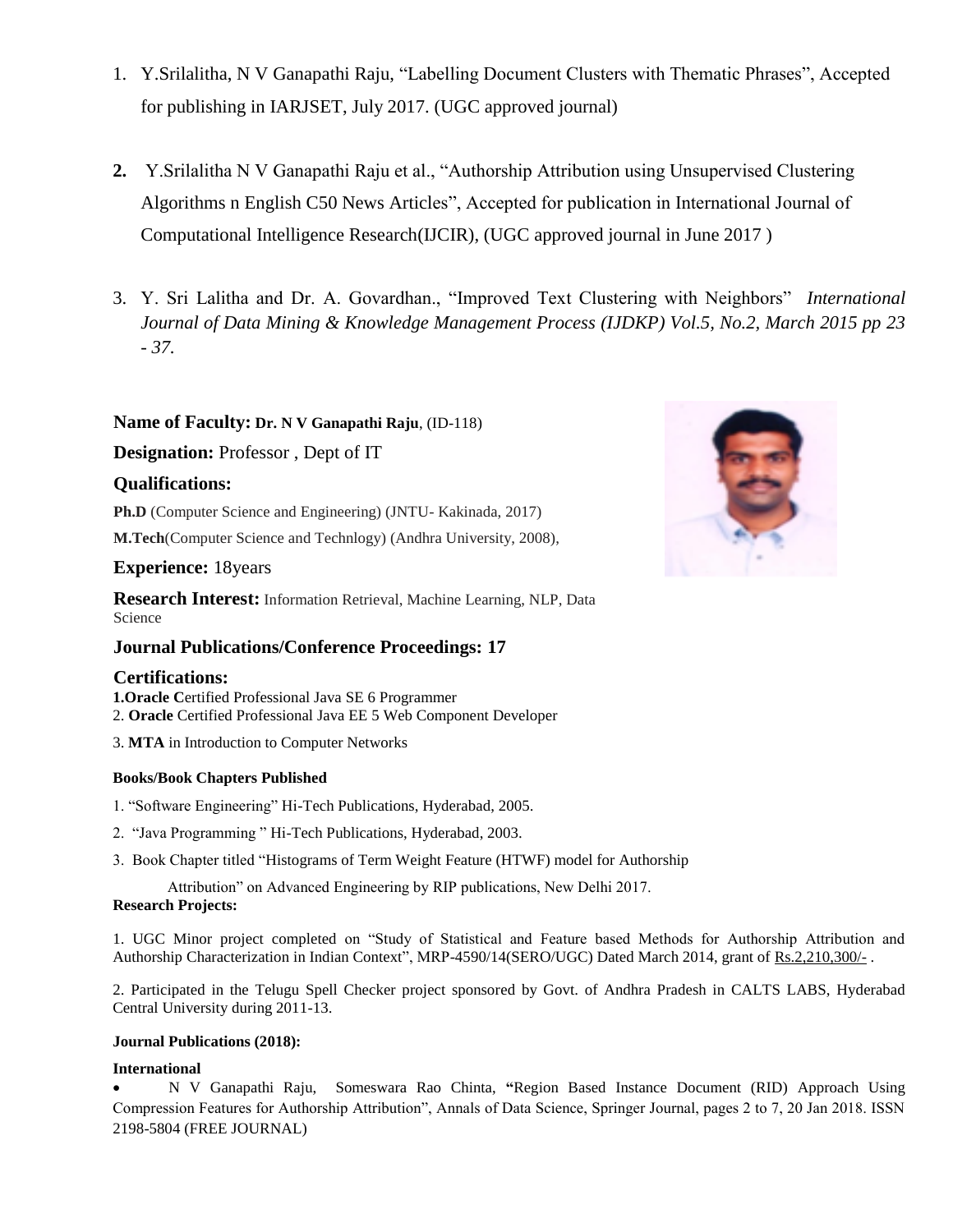**Name of Faculty:**Dr.Y.J Nagendra Kumar(ID-390)

**Designation:** Professor , Dept of IT **Qualifications:** Ph.D (CSE),Acharya Nagarjuna University, Guntur, 2017 M.Tech (CSE), Andhra University, Visakhapatnam, 2005 **Experience:** 15years **Research Interest:**Data Mining **Journal Publications/Conference Proceedings: 8 Certifications:**



Y. J. Nagendra Kumar **Emp ID: 390** 

- NPTEL Online Certification Course on "Programming in C++" with 83% Score
- Microsoft Certified Educator
- 1. "**GIS-MAP Based Spatial Analysis of Rainfall Data of Andhra Pradesh and Telangana States Using R**", Y. Jeevan Nagendra Kumar, Dr. T. V. Rajini Kanth, International Journal of Electrical and Computer Engineering (IJECE), Vol 7, No 1, February 2017, Scopus Indexed Journal, ISSN: 2088-8708.

**Name of Faculty:**P Gopala Krishna,(ID-558)

**Designation:** Associate Professor ,Dean Publicity & Alumini Affairs Dept of IT

## **Qualifications:**

M.Tech (CSE), Andhra University, Visakhapatnam, 2006

**Experience:** 14years

**Research Interest:**Data Mining

**Journal Publications/Conference Proceedings: 8**

## **Certifications:**

- Microsoft Certified Educator, Certified by Microsoft In Technology Literacy for Educators.
- NPTEL online Certification of IIT Madras in "Digital Circuits" and Systems" in partnership with NASSCOM and MI Government of India.



## **International**

1. P Gopala Krishna, D Lalitha Bhaskari, "A Review of Clustering Methods and its Challenges in Document Clustering", International Journal of Journal of Emerging Technologies and Innovative Research (JETIR),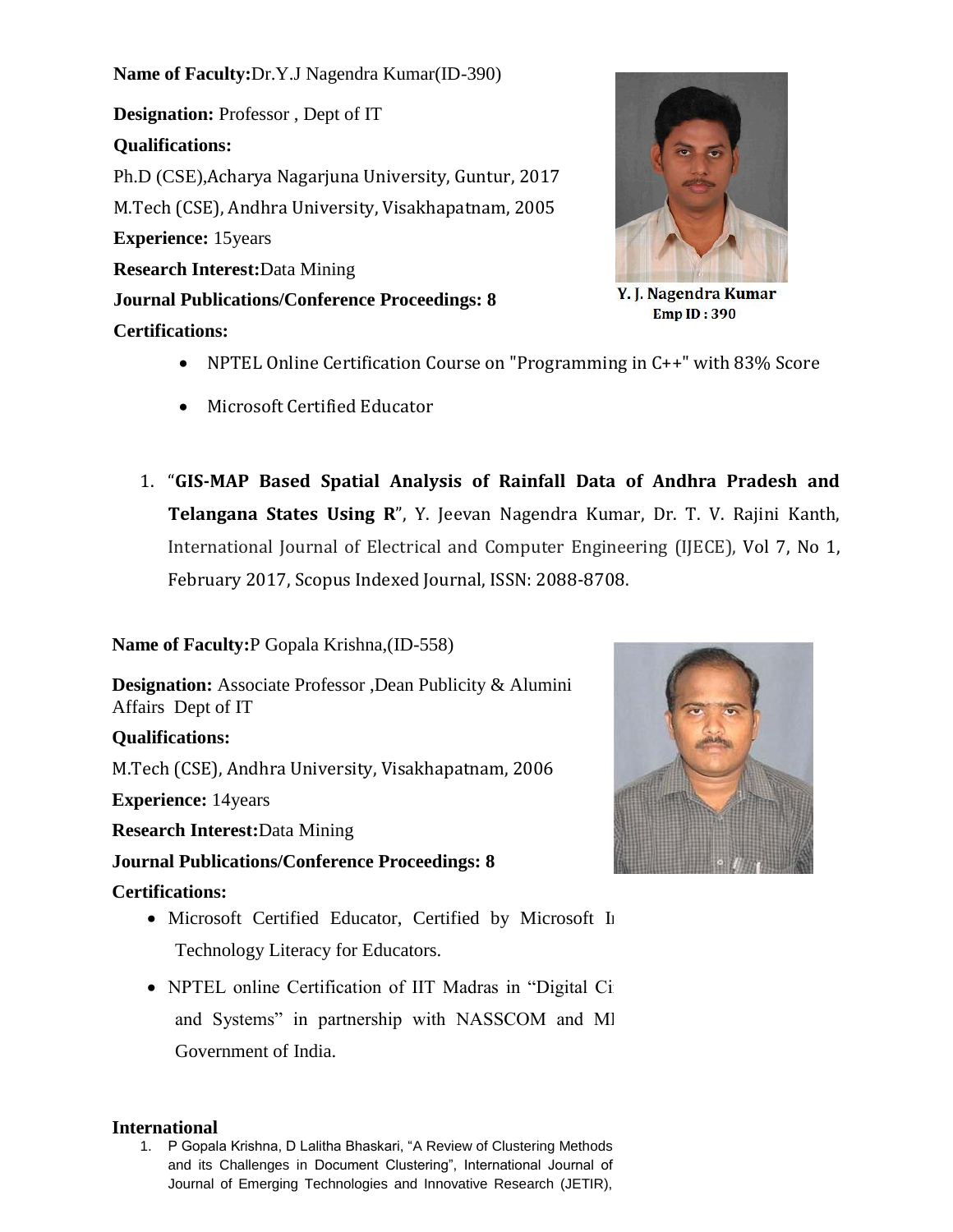Published in Volume 4 Issue 11 , November-2017,PgNo:54-60, ISSN : 2349-5162.

2. P Gopala Krishna, et al, "Authorship Profiling in Gender Identification on English editorial documents using Machine Learning Algorithms", International Journal of Engineering Trends and Technology, Special Issue, April 2017, Pg No.127-130, P-ISSN:2349-0918, E-ISSN: 2231- 5381

## **Name of Faculty:G Vijendar Reddy (ID-463)**

**Designation:Associate Professor , Dept of IT**

**Qualifications:M.tech (SE),(PhD)**

**Experience: 12years**

**Research Interest:Data Mining**

## **Journal Publications/Conference Proceedings: 5**

## **2017:**

**1. G.Vijendar Reddy, N. Siva Lakshmi** "An Efficient Method to Detect Duplicate Data in Databases""International Journal & Magazine of Engineering, Technology, Management and Research" IJMETMR/MAY 2017 /Volume-4/Issue-4845/ISSN NO: 2348-4845

**2. G.Vijendar Reddy, NVG RAJU, P.GOPALA KRISHNA**  "Authorship Analysis using cluster based classification on English news groups articles" International conference on"contemporary engineering and technology -2017" ICCET /MAR 2017

**Name of Faculty: Veena Trivedi(ID-712)**

**Designation:Associate Professor , Dept of IT**

**Qualifications: M.E (ComputerEngineering) (Ph.D )** 

**Experience: 22 years** 

**Research Interest: Web Mining, wireless sensor networks** 

**Journal Publications/Conference Proceedings:** 

**Certifications: OCJP, MTA**



**No. of Publication/Conferences: 4**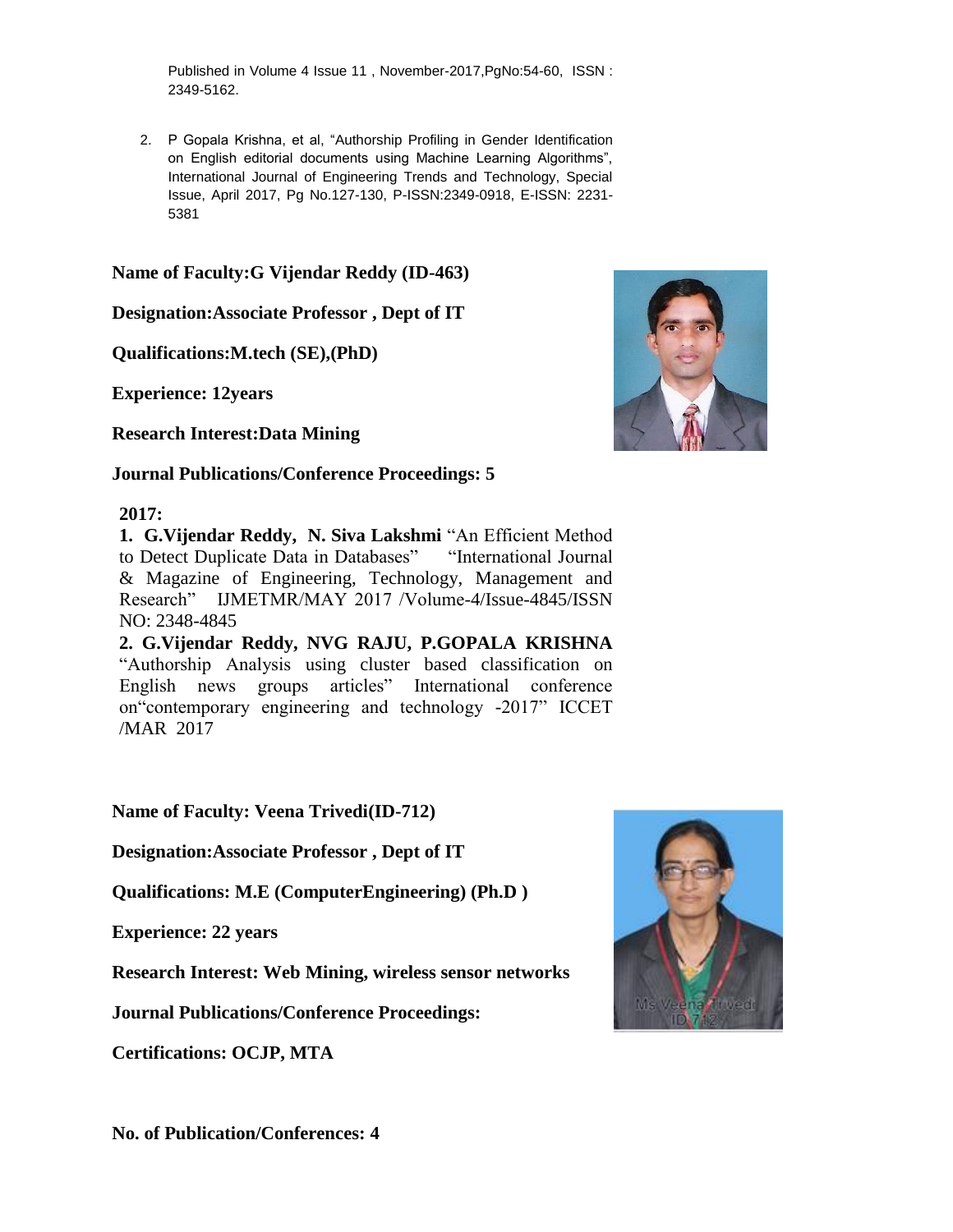## **International publications:**

1. Veena Trivedi, A. Srilekha," topic survey in real time repeated topic find from twitter",International journal for innovative engineering and management research vol 6 issue 9, oct 2017 ISSN 2456-5083 **IF:3.51**

2. Veena Trivedi,Nasreen Md, "A cooperative Bait Detection scheme to notice coperative Part attacks",International Journal of research, vol 4 issue :14 , nov 2017, pg 1167-1175 e-ISSN: 2348-6848 **IF:5.6**

# **Conference Publication(2017):**

1. Veena trivedi. Preethi V,"Depictive analysis of MANETs under black hole attack",International conference on current trends in computer,electrical, electronics and communication, Mysore,8-9 Sept 2017, IEEE

2. Dr. Padmalaya Nayak, Uma Suseela , Veena Trivedi,"A Review on DoS Attack for WSN: Defense and Detection Mechanism", International Conference on Energy, Communication, Data Analytics and Soft Computing (ICECDS),1-2 Aug 2017

**Name of Faculty:**Dr.P Gayathri (ID-1487)

**Designation:**Associate Professor of IT **Qualifications:**Ph.D (CSE) **Experience:** 12years **Research Interest:** Data Mining, Computer Networks

**Journal Publications/Conference Proceedings: 15**

**Journal Publications (2017):**

### **International**

- 1. "A survey on Federation of Cloud Computing and Supporting Protocols" , International Journal of Soft Computing Volume 11, Issue 5.Scopus Indexed. Impact Factor 1.13.
- 2. "Hybrid Cryptography for Random-key Generation based on ECC Algorithm" ,International Journal of Electrical and Computer Engineering (IJECE) Vol. 7, No. 3, June 2017, pp. 1293~1298. Scopus Indexed.
- 3. "Implementing Task and Resource allocation algorithm based on non-cooperative Game theory in Cloud Computing", International journal of Advanced Research in Computer Science, Volume 9 ,No 1, Jan-Feb 2018, ISSN 0976-5697.

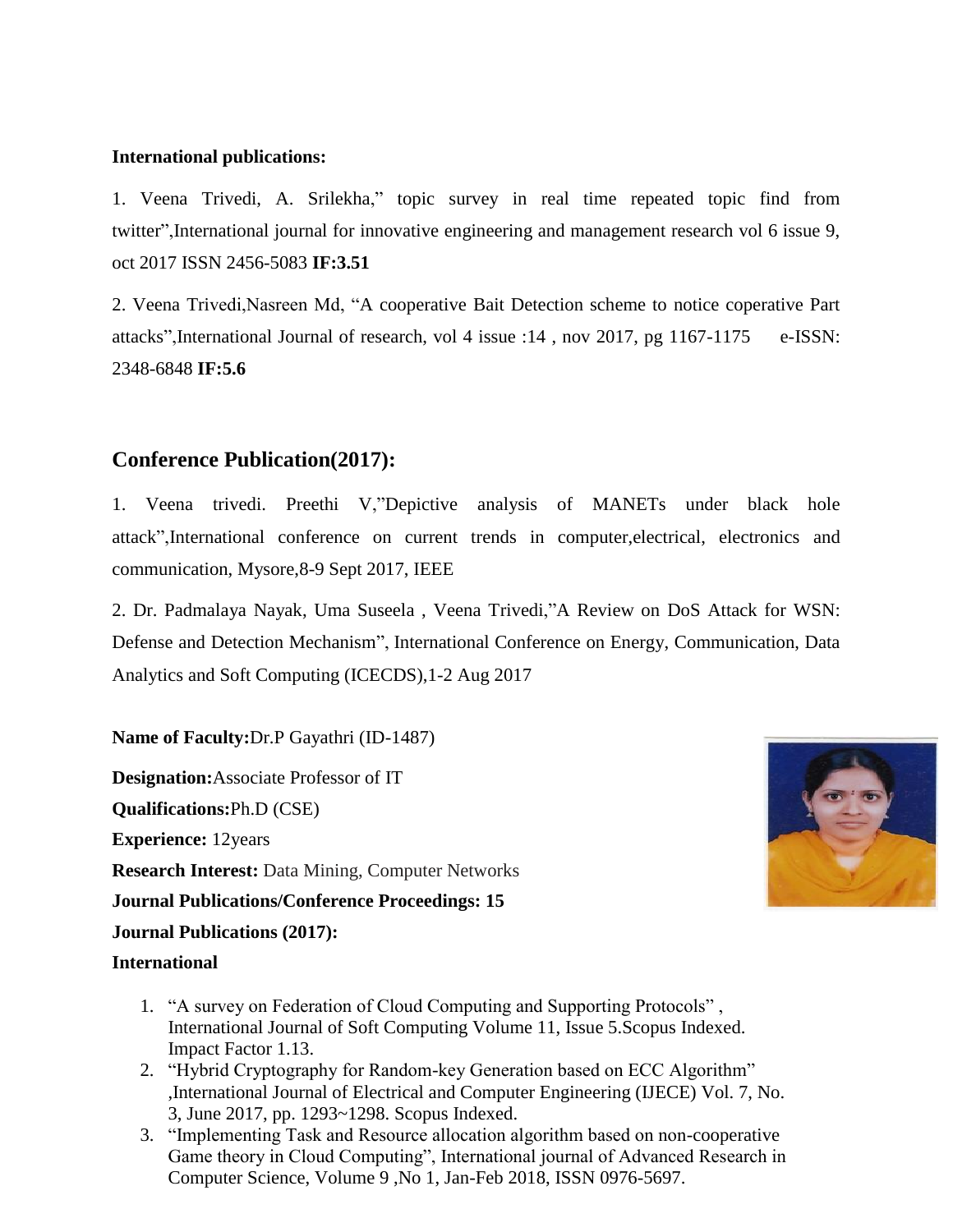**Name of Faculty:**Dr.S V Appaji (ID-808)

**Designation:**Associate Professor , Dept of IT

# **Qualifications:**

**Ph.D** (Computer Science and Engineering) (JNTU- Hyderabad, 2018)

**M.Tech**(Computer Science and Engineering) (SRKR Engineering College, Bhimavaram, 2008),

## **Experience:** 10years

**Research Interest:** Cryptography and Network security, Object oriented Analysis and Design, Big data

## **Journal Publications/Conference Proceedings:**

## **Certifications:**

- Microsoft (MTA) Fundamentals of Computer Networks,
- NPTEL Object oriented analysis and design
- Certification on **"High Impact Teaching Skills"** by Dale Carnegie & Associates Inc. Trainers (USA), Mission 10x, Wipro Technologies

# **International**

•Sangpau Venkata Appaji, Dr. Gomatam V S Achryulu, " Image Encryption Using Enhanced Four stage Encrytpion", Journal of Theoretical and Applied Information Technology, Scopus Indexed, December, Vol. No (23), 2017, PP. 6523-6534. •Sangapu Venkata Appaji, Dr. Gomatam V S Acharyulu, " Enhanced Four stage encryption", International journal of Control theory and Applications", Vol. 10(11), 2017, PP. 57-63.

# **Name of Faculty: Nazia Tabassum** (ID-1162)

**Designation:**Assistant Professor Dept of IT

## **Qualifications:**

**(Ph.D)** (Computer Science and Engineering) (Osmania University, Hyderabad)

**M.Tech**(Software Engineering) (GRIET, Affilated to JNTUH),

## **Experience:** 5years

**Research Interest:** Computer Networks, IOT, Cloud & Fog Computing

## **Certifications:** 1. CCNA Routing & Switching

- 2. Microsoft Certfied Educator
- 3. Microsoft Technology Associate : Networking Fundamental